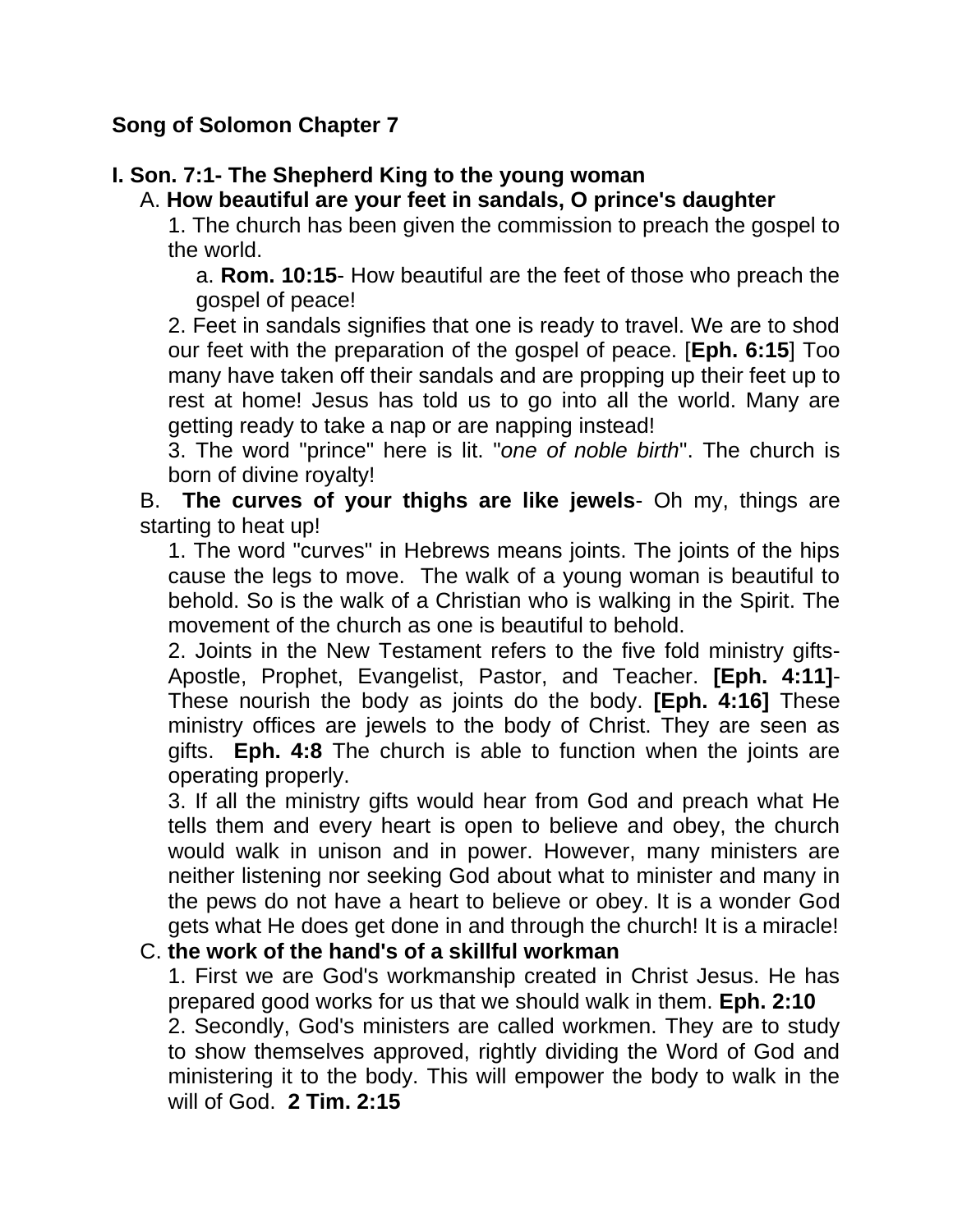## **II. Son. 7:2- The Shepherd King to the young woman**

A. **Your navel is a rounded goblet, it lacks no mixed wine**

1. The navel is the center of the belly. The belly is a physical type of our spirit.

a. **Prov. 20:27**- The spirit of man searches out the inward parts of the belly

b. **John 7:38**- Out of his belly [spirit] will flow rivers of living water

2. Wine is a type of the Holy Spirit's presence and blessing

3. Our spirit does not lack in the presence of the Holy Spirit and His fullness. We need to draw upon this wine by faith.

## B. **your waist is a heap of wheat set about lilies**

1. Please do not try this at home with your wife! This was a great thing to say to your love back then, but a terrible thing to say today! Stay away from the "your belly is a heap of wheat" thing! Don't go there guys!

2. Wheat in the Bible speaks of believers. **Matthew 13:30**- wheat are believers and tares are unbelievers.

3. The heap of wheat is the church which is full of believers.

4. Lilies are the promises of God. The church is set about and encompassed by the promises of God. There are promises of heaven which are over us. There are promises that are under us that keep our feet from slipping. There are promises ahead of us for our future, and promises that reveal our past has been taken care of by the blood of Jesus. We have promises that protect us from what is coming to us from the right and left hand. We are set about by liliesthe promises of God!

## **III. Son. 7:3- The Shepherd King to the young woman**

### A. **Your breasts are as two fawns**

1. The believer's breast contains two fawns. They are also twins. They are inseparably linked together. One is faith and the other is love. **[1 Thess. 5:8]** Faith works by love.

2. Fawns are delicate. We must take great care to protect our faith and love. It does not take much to disrupt them. Although they are delicate yet they are strong in protecting our heart. They are seen as a breastplate.

### B. **twins of a gazelle**

1. The gazelle is Christ. A gazelle is the embodiment of grace. Jesus is the embodiment of grace. Faith and love both come from the Lord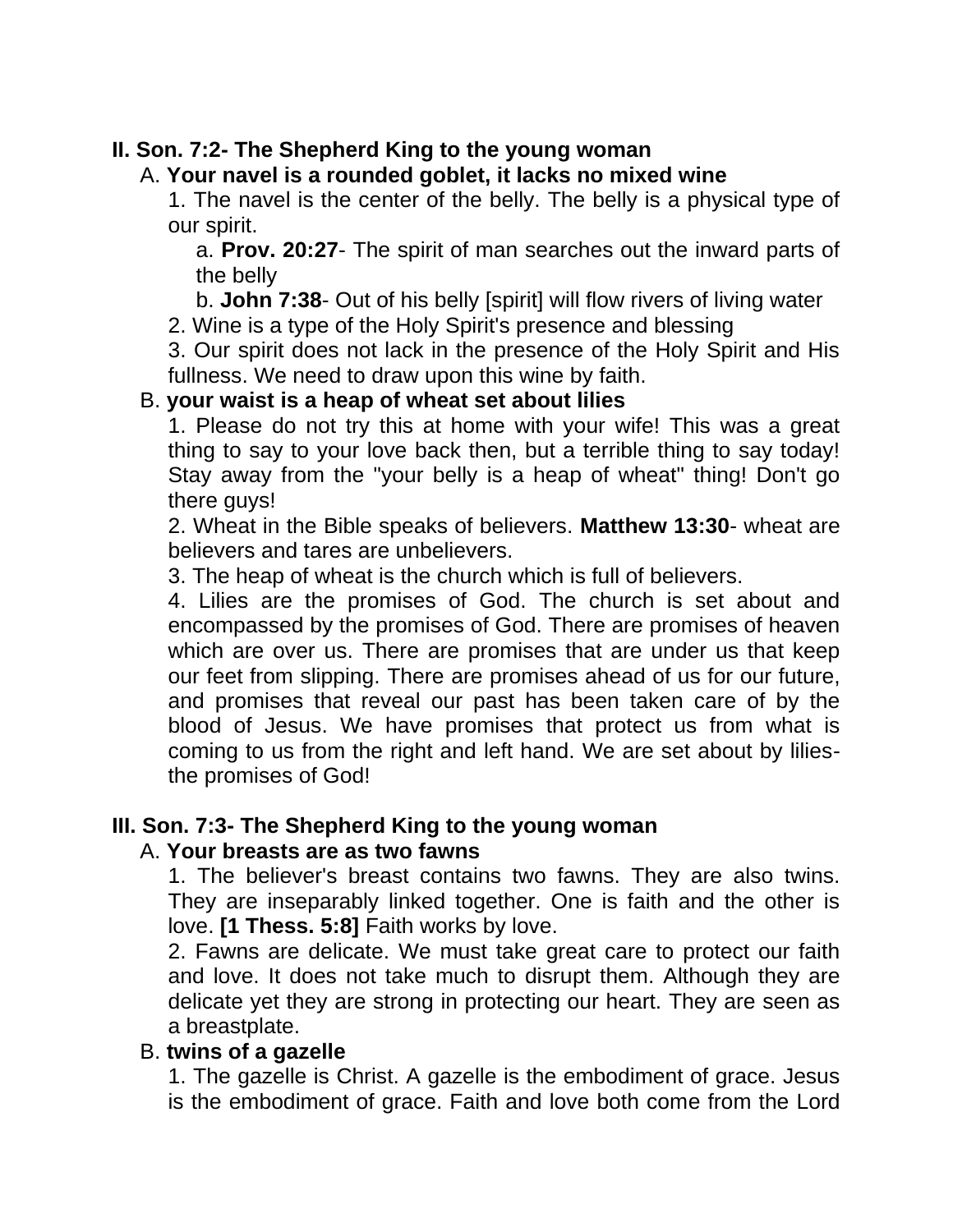Jesus. He is the author and finisher of our faith and being God He is love.

# **IV. Son. 7:4**

## A. **Your neck is as an ivory tower**

1. Your neck connects your body to the head. What connects us to our head, the Lord Jesus Christ, is faith. The neck then represents faith.

2. Ivory is white. White speaks of what is pure and holy. Our faith is most holy unto God. **Jude 20** We are made holy by faith in Christ. Ivory is from the elephant's tusks. The tusks are for protection from enemies. Here in this passage the ivory is in a form of a tower. A tower is for protection against enemies. Our faith is for our protection from our enemies. **Ephesians 6:16**- Faith is a shield against the enemy!

## B. **your eyes are like the fishpools of Hesbon**

1. One more thing that is not good to say to your love in modern times. You might get into trouble telling your wife that her eyes remind you of your favorite fishing holes!

2. The gate of Hesbon had two pools of clear water nearby. These two pools of water are likened to two eyes. We see through the eyes of faith.

3. Hesbon means *understanding*. God desires to open up the eyes of our understanding that we might see spiritual realities. **Eph. 1:18**

## C. **by the gate of Bathrabbim**

1. The gate to the city of Hesbon was the gate of Bathrabbim.

2. Bathrabbim means daughter of the great. The church is the daughter of the Great God and King. The church is the gate unto the kingdom of God. You must enter into the church before you can enter into heaven.

3. God wants to open up the eyes of our understanding to comprehend and see Him.

### D. **your nose is as the tower of Lebanon**

1. This makes the top ten things not to say to your wife as well!

2. Lebanon is a type of heaven. It means *exceeding white*.

3. The nose is our sense of smell. We can smell the aroma of Christ and righteousness.

**a. 2 Cor. 2:16** We can also smell the rancid aroma of death which our enemies put forth. If we will but follow the proper aroma we will be safe and be protected as in a tower.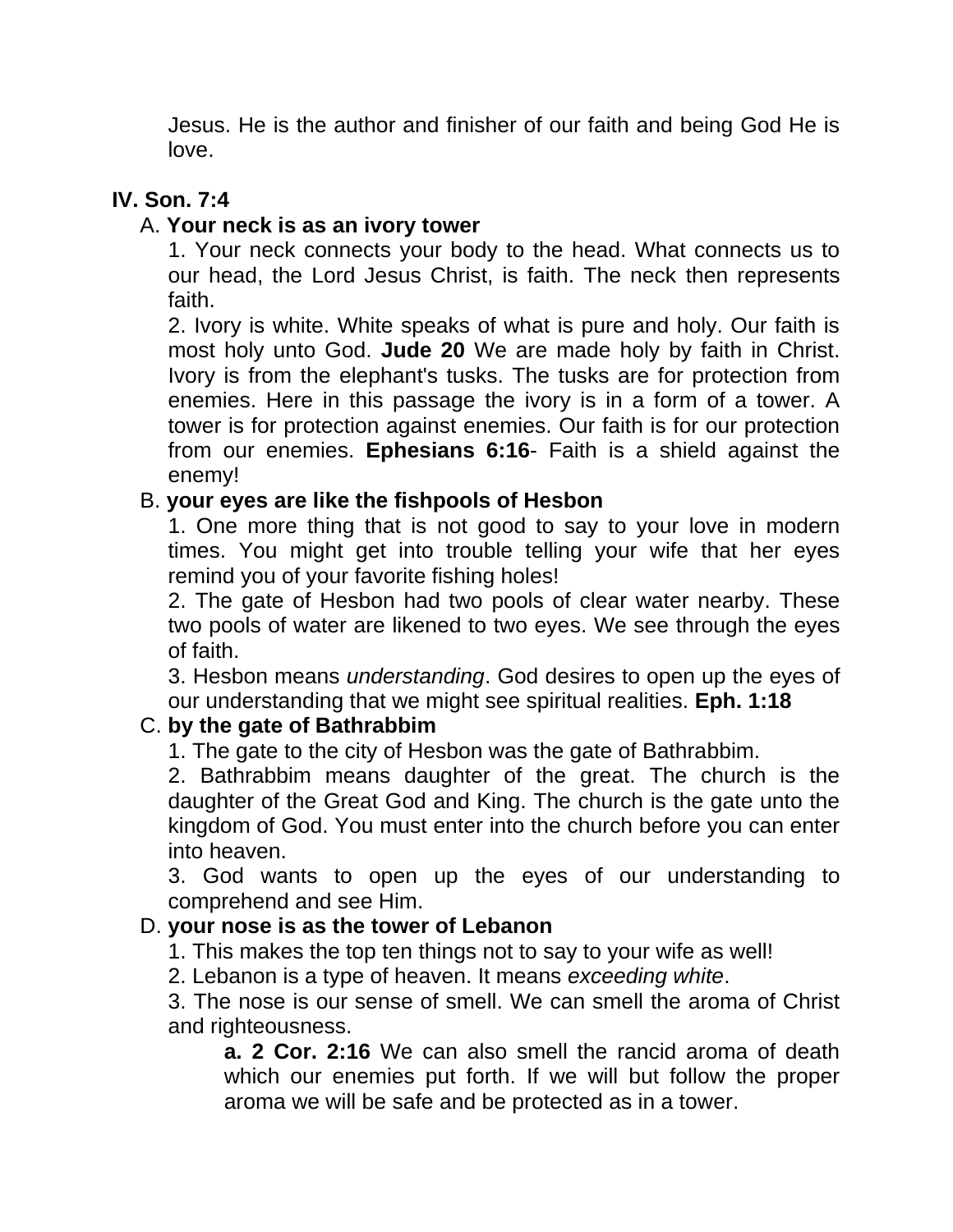#### E. **that faces towards Damascus**

1. Damascus was the perpetual enemy of Israel. Our spiritual senses must always be on guard as a tower against our enemy Satan and His cohorts.

2. We must be on guard against envy and selfish strife. This produces confusion and every evil [lit. Gr. foul] work. Envy and strife are foul. They smell!

### **V. Son. 7:5- The Shepherd King to the young woman**

## A. **Your head upon [or, over] you is as Carmel**

1. Carmel means a *lush park or paradise*.

2. Our head over us is Christ. He is our paradise. What will make heaven what it is will be Christ being in the center of it. Christ is our paradise.

### B. **the hair of your head is like purple**

1. Her hair is **LIKE** purple, it was **NOT** purple. Teenagers, you cannot take this verse for coloring your hair weird colors!

2. Hair in the Bible speaks of submission to authority. The color purple in the Bible speaks of royalty or rulership.

3. When we submit to Christ our head then we will reign in life! The chief way we submit to God and unto Christ is through our faith which issue forth in words and actions.

### C. **the King is held [close] by your tresses**

1. When we submit and trust Christ in our lives then our King Jesus is held close to us. His presence and anointing will saturate us.

2. When we fail to trust Him and walk in the flesh we push Him and His anointing away from us.

### **VI. Son. 7:6- The Shepherd King to the young woman**

### A. **How fair and pleasant you are, O love, with your delights**

1. Again, your Shepherd King view of us is that we are fair and pleasant to Him. Do you believe this? Close your eyes and picture Jesus walking up to you. What look does He have on His face? This will tell you what you believe about yourself in your heart. Does He have a frown on His face? Does He look angry? Disappointed? or, is He smiling at you? If you are saved, then the latter is the truth according to scripture!

2. Our faith and prayers delight Christ!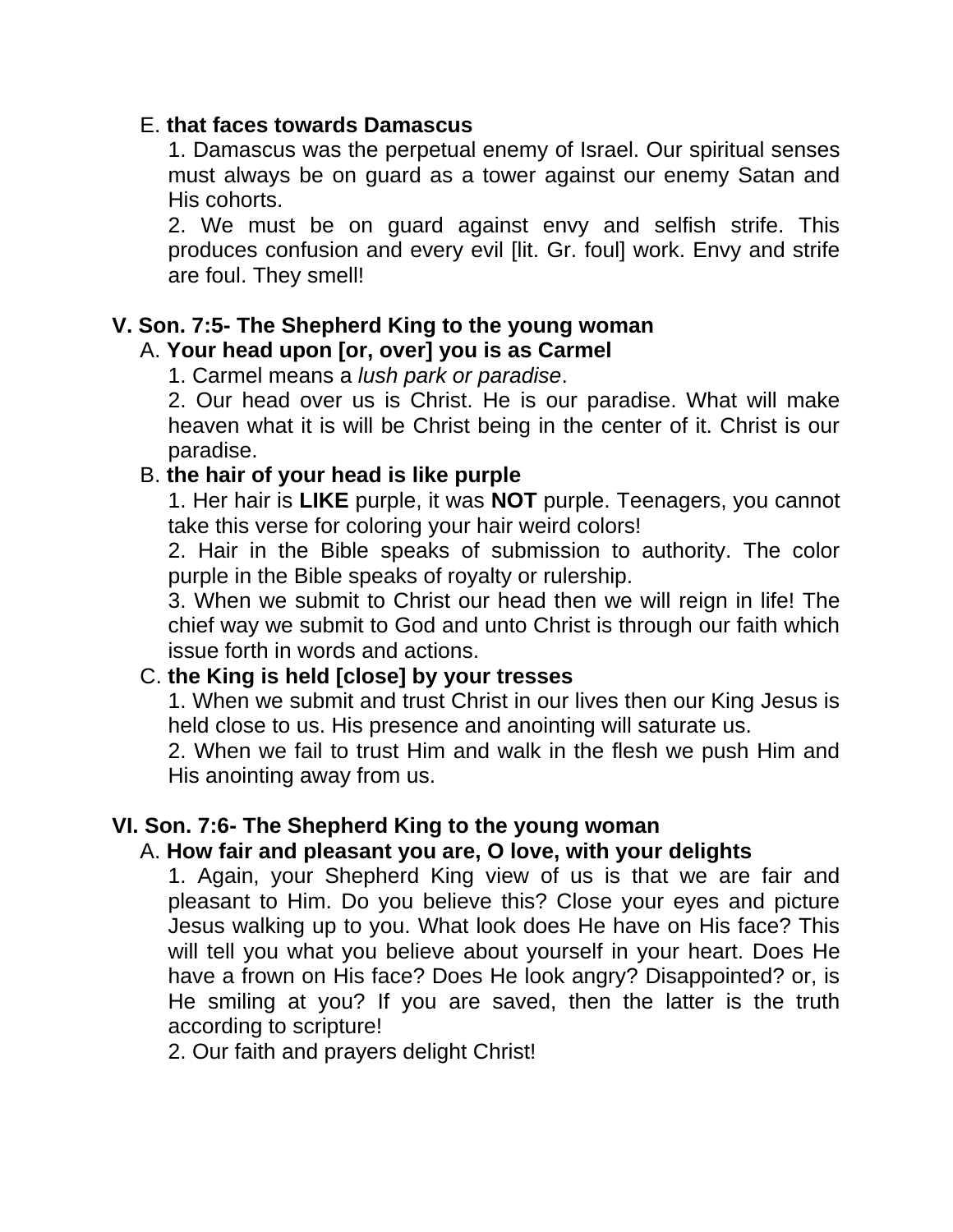# **VII. Son. 7:7-The Shepherd King to the young woman**

## A. **This stature of your is as the palm tree**

1. The righteous is seen as the palm tree. **Ps. 92:12**

2. A palm tree is different from all other trees. Regular trees get their nutrients through their bark. However, a palm tree gets its life resources from its inner core. If you ring any other tree by cutting a circle around the tree through the bark, you will kill the tree. However, you can ring a palm tree and it will still thrive! It will even thrive in the desert! An unbeliever is sustained by their bark [flesh]. A Christian can be sustained by Christ in their spirit. A Christian can take a ringing and keep on singing. A Christian can have joy and peace in any situation because of Christ within them!

### B. **your breasts are like its clusters**

1. There are different types of palm trees. The one described here is the date palm tree. The clusters spiritually are the fruit of our faith and love. They are located in our bosom.

# **VIII. Son. 7:8- The Shepherd King concerning the young woman**

## A. **I said, I will climb the palm tree and take hold of its branches.**

1. Oh my, things are really getting heated up now!

2. The palm tree is high and the fruit is at the top. Only a skilled, strong, and determined man would be able to enjoy its fruits.

3. I tell single women that they should keep their fruit at the top of their tree. Only a man of character, determination, and commitment will be able to climb to the top to enjoy it. This means he will treat you right, take his time, and make the commitment of marriage before the sex act is experienced. Many women hang their fruit down low for any man to reach it. They are afraid that if they make a man wait and to make a commitment before sex that they will lose him. If he will wait, then you don't want him and you won't keep him!

4. Jesus is patient with us in order to experience the fruit from our tree which is faith and love. He is willing to make the climb!

### B. **Now let your breasts be the clusters of the vine**

1. The fruit of our breast is faith and love. These come from the vine of Christ.

2. Christ wants us to believe Him and love Him. This is the sweetest fruit to Him!

## C. **The fragrance of your mouth is like apples**

1. This was before mints and mouth wash!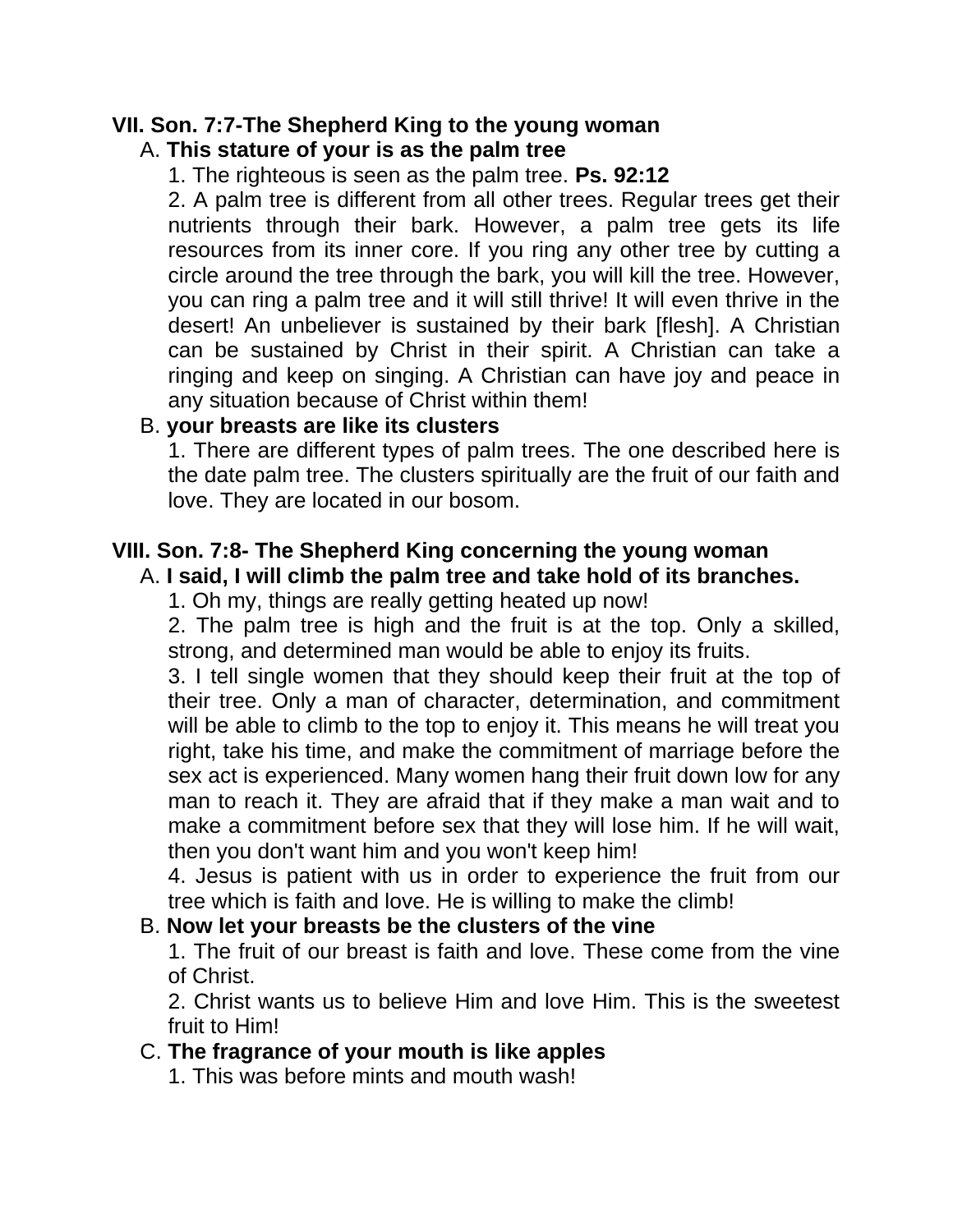2. The apple tree in the Song of Solomon speaks of grace. The fragrance that should come from our mouth is the grace of God and worship.

## **IX. Son. 7:9- The young woman to the Shepherd King and His response back**

## A. **Your mouth is like the best wine**

1. Jesus said the best wine in human affairs is always served first. However, Jesus saves the best wine to the last.

2. If we will wait until marriage for sex, then we will experience the very best wine God has to offer us!

3. Spiritually speaking, salvation, the new birth, and the presence of the Holy Spirit in our lives is the best wine.

4. The Word of God which comes from His mouth is the best wine. It will invigorate and comfort us.

### B. **it flows to my beloved in righteousness**- **lit. Heb.**

1. The wine from the Shepherd King's mouth flows out from Him to us. It reveals righteousness and produces righteousness when we drink it in.

### C. **causing the lips of the one who is asleep to speak**

1. Being asleep in the Bible often speaks of living in the flesh and acting like dead unbeliever's, although there is life present in the believer. When we take in God's Word it will wake us up and cause us to start speaking in faith again! Faith comes hearing and hearing by the Word of God. The outflow of our faith is the confession of faith.

## **X. Son. 7:10- The young woman to the Shepherd King**

### A. **I am my beloved's, and His desire is toward me.**

1. Earlier in the book, she said, "My beloved is mine, and I am his". Then she said, "I am my beloved's, and He is mine", now she says, "I am my beloved's and I am His desire." This is the progression the Lord desires of us. It moves from us being the prominent one to the Lord being the prominent One. Now at last she has the revelation that she belongs to the Lord and the reason for her existence is to satisfy His desire for communion and intimacy.

2. So often in prayer we come to God for Him to satisfy our desires. We must learn to come to satisfy His! God wants to spend time with us because he desires us. Have you satisfied God's desire today?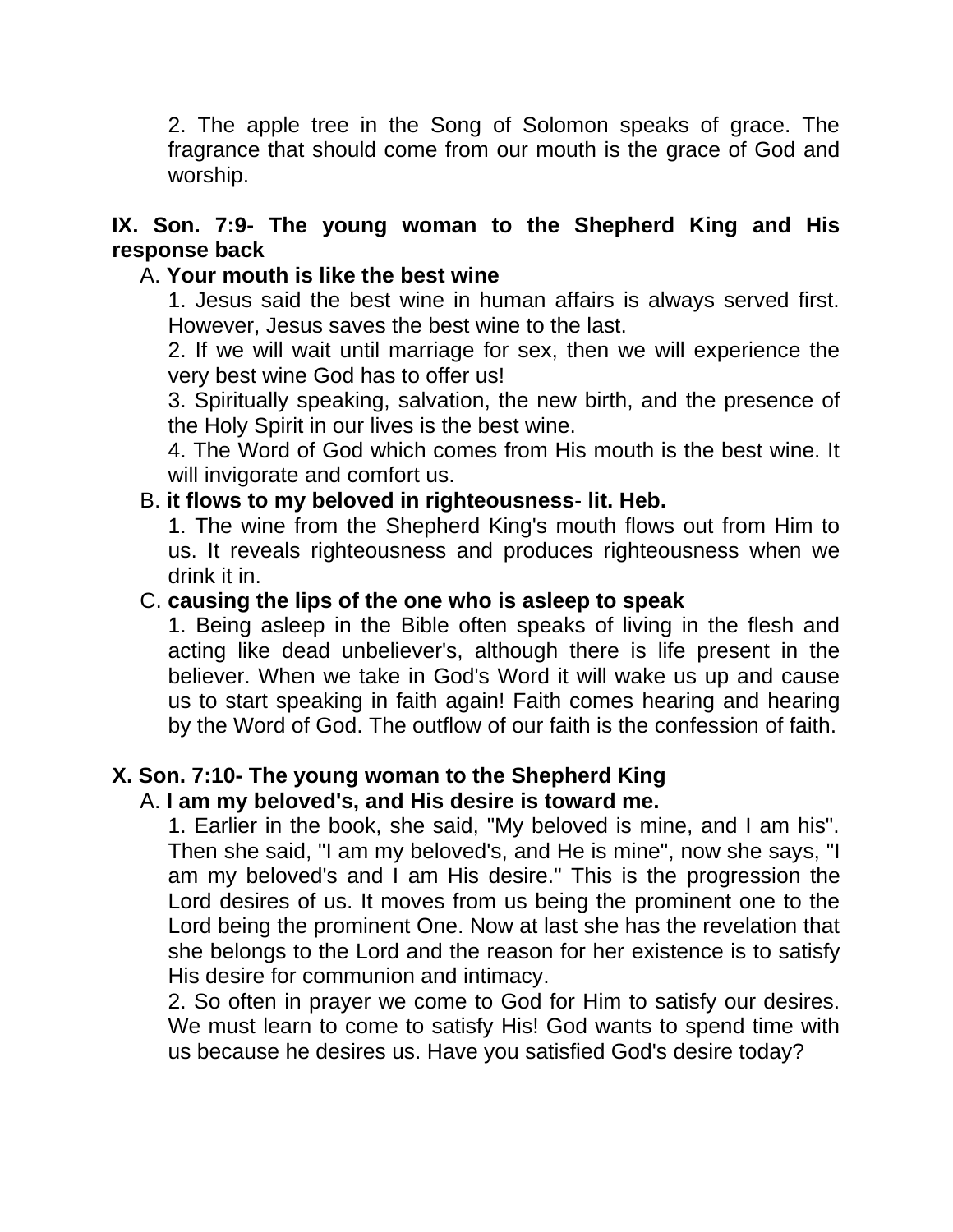### **XI. Son. 7:11- The Shepherd King to the young woman**

#### A. **Come, my beloved, let us go out into the field**

1. The Lord wants to take us from our intimate time alone with him and take Him to the world. The fields are white unto harvest and it's fruits are ready to blossom! When we go out into the world Christ comes with us!

#### B. **let us visit the villages**

1. The Lord went to all the villages around Him spreading the good news of the gospel. He wants us to do the same and He will come with us and reveal Himself by and through us!

#### **XII. Son. 7:12- The Shepherd King to the young woman**

A. **Let us get up early to the vineyards, let us see if the vine as budded, whether the grape blossoms has opened, and the pomegranates are in bloom**

1. Before the church is ready to go out into all the world and be productive we first must be ready. We must be abiding in Christ and bearing fruit. The world is tired of hearing the gospel but not seeing in fruit from those preaching it! The Lord is wanting to see us His branches bearing spiritual fruit before He can use us significantly in the world.

2. The vineyards are the local churches. The grape blossoms and pomegranates are believers.

### B. **There I will give you my love**

1. The Lord is waiting for His body to start showing love towards each other. Jesus said that the world would know we are His disciples by our love for one another. **John 13:35**

2. **There** I will give you my love- "There" is in the local churches. We cannot properly love each other as believers unless we congregate regularly together. Many as we see the Lord approaching are in the habit of skipping church. The Word of God warned us about this. **Heb. 10:25**

### **XIII. Son. 7:13- The Shepherd King to the young woman**

#### A. **The mandrakes give off their fragrance**

1. Mandrakes were known for their effect upon fertility. **Gen. 30:14-16** 2**.** Mandrakes are a type of worship in the local assembly. This is the deepest intimacy we share with the Lord. It gives forth a sweet fragrance to the Lord.

#### B. **at our gates is pleasant fruits**